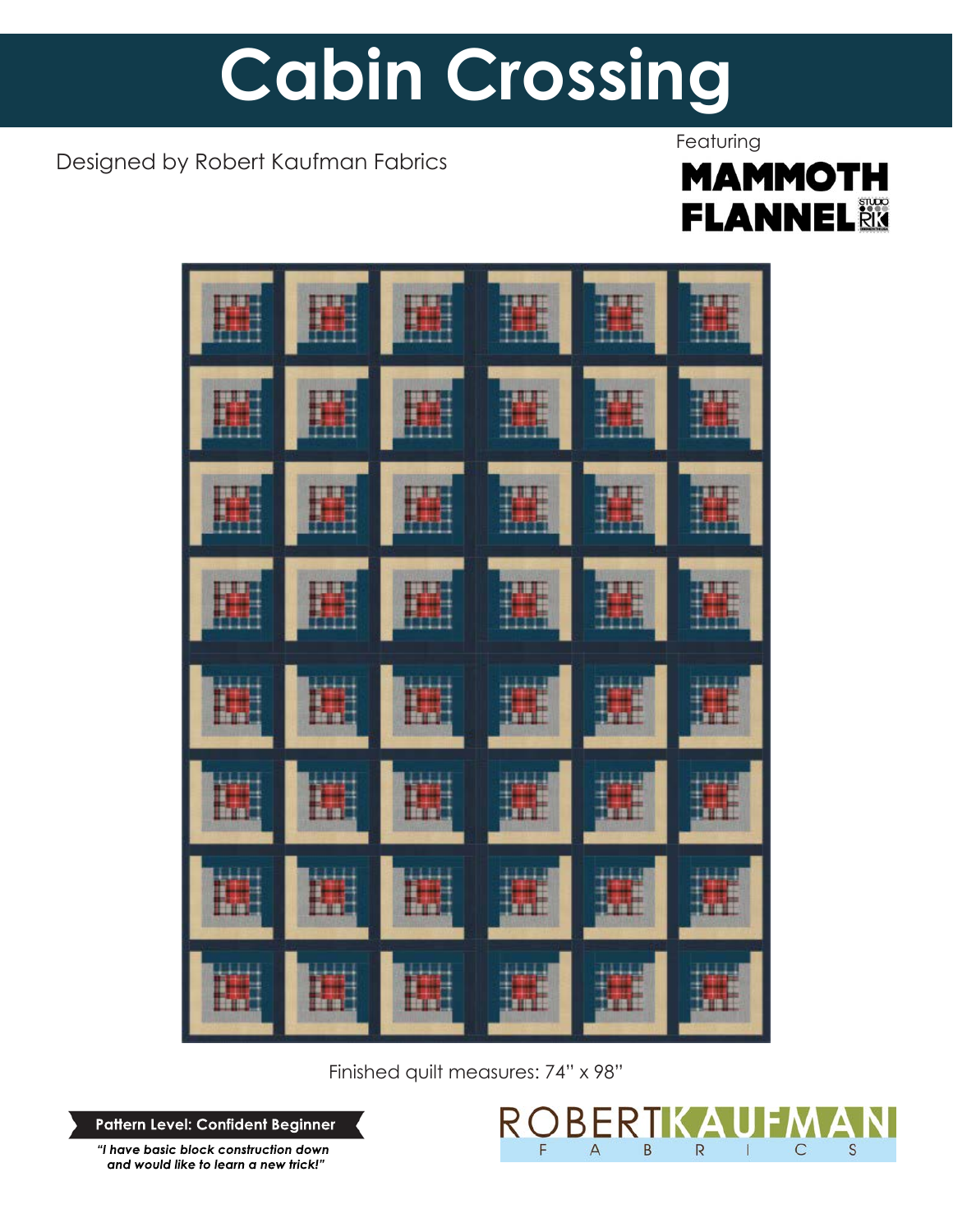## Fabric and Supplies Needed

| Color | Fabric       | Name/SKU                        | Yardage           | Color                                                                             | Fabric | Name/SKU                        | Yardage            |
|-------|--------------|---------------------------------|-------------------|-----------------------------------------------------------------------------------|--------|---------------------------------|--------------------|
|       | $\bigwedge$  | SRKF-14900-93<br><b>SCARLET</b> | 1/2<br>yard       |                                                                                   | E      | SRKF-14769-9<br><b>NAVY</b>     | $1 - 1/8$<br>yard  |
|       | B            | SRKF-14880-295<br><b>IRON</b>   | 5/8<br>yard       |                                                                                   | F      | SRKF-13936-157<br><b>RAFFIA</b> | $1 - 5/8$<br>yards |
|       | $\mathsf{C}$ | SRKF-14895-72<br><b>COBALT</b>  | 7/8<br>yard       |                                                                                   | G      | SRKF-14770-9<br><b>NAVY</b>     | $2 - 1/4$<br>yards |
|       | $\mathsf{D}$ | SRKF-14770-12<br><b>GREY</b>    | $1 - 1/8$<br>yard | You will also need:<br>5/8 yard Binding<br>5-1/2 yards Backing Fabric and Batting |        |                                 |                    |

Notes Before You Begin

- Please read through all of the instructions before beginning.
- All of the seam allowances are 1/4" unless otherwise noted.
- Width of fabric (WOF) is equal to at least 42" wide.
- Press all seam allowances open after each seam is sewn, unless otherwise noted.
- Remember to measure twice and cut once!

### Cutting Instructions

*You may cut Fabrics B-E as specified, or cut the strips slightly longer and trim as you go. The width for all of the strips will remain 2". You will use slightly more yardage and strips if you choose to cut them longer.*

#### **Fabric A**

- Cut four strips 3-1/2" x WOF, then subcut into forty-eight squares 3-1/2" x 3-1/2". **Fabric B**

- Cut ten strips 2" x WOF.

-Subcut into forty-eight strips 2" x 3-1/2" and forty-eight strips 2" x 5".

#### **Fabric C**

- Cut fourteen strips 2" x WOF.

- Subcut into forty-eight strips 2" x 5" and forty-eight strips 2" x 6-1/2".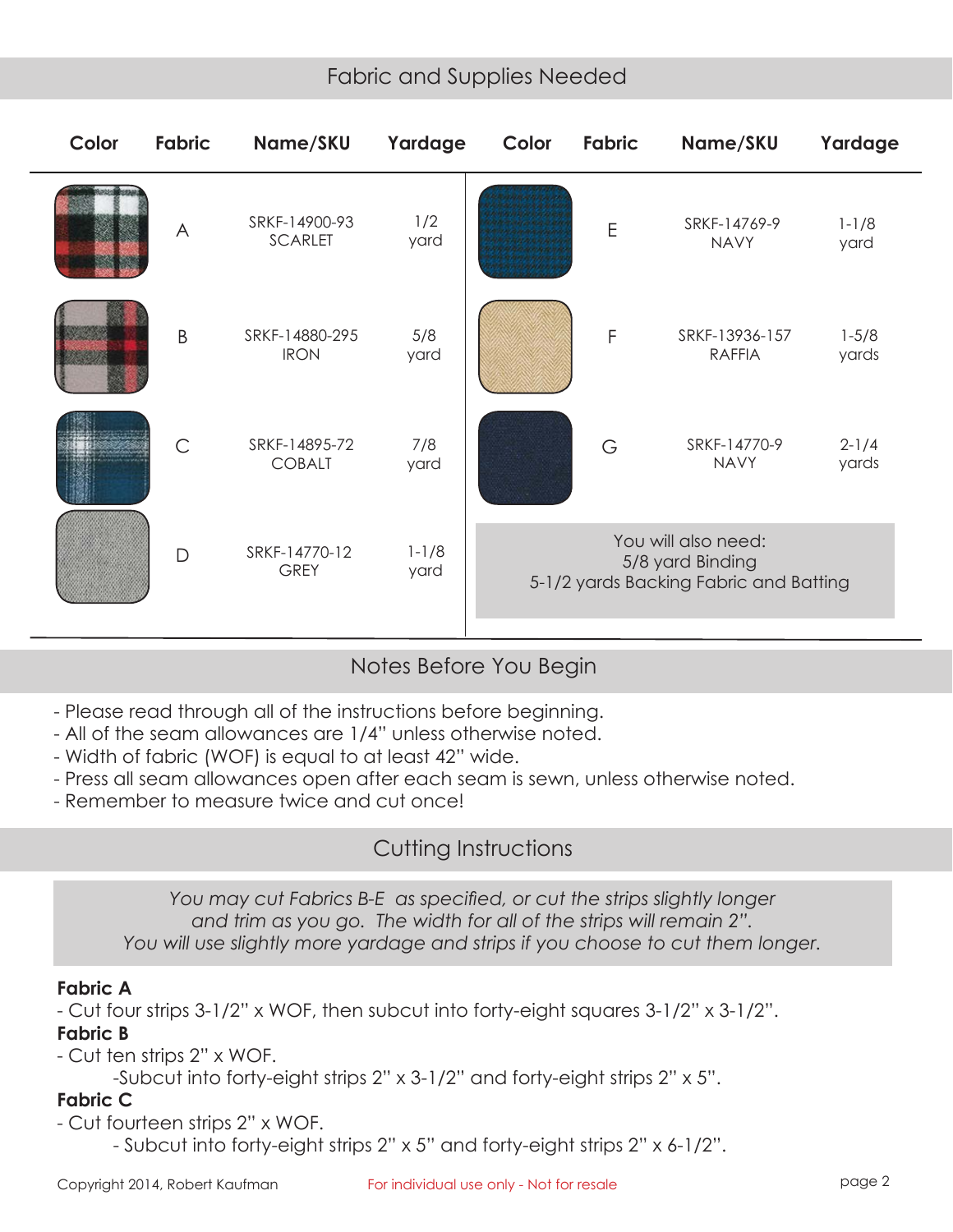#### **Fabric D**

- Cut eighteen strips 2" x WOF.

- Subcut into forty-eight strips 2" x 6-1/2" and forty-eight strips 2" x 8".

## **Fabric E**

- Cut twenty-two strips 2" x WOF.

- Subcut into forty-eight strips 2"x 8" and forty-eight strips 2" x 9-1/2".

#### **Fabric F**

- Cut twenty-eight strips 2" x WOF.

-Subcut into forty-eight strips 2" x 9-1/2" and forty-eight strips 2" x 11".

## **Fabric G**

- Cut thirty-two strips 2" x WOF

- Subcut into forty-eight strips 2" x 11" and forty-eight strips 2" x 12-1/2".

## Assembly Instructions

## **Step 1: Make Blocks**

- Begin with a Fabric A square and sew a Fabric B 2" x 3-1/2" strip to the top edge. Press seams and trim any excess fabric, if necessary.







- Sew a Fabric B 3" x 5" strip to the left edge of the A/B unit. Press and trim.
- Next, sew a Fabric C 3" x 5" strip to the bottom of the A/B unit. Press and trim.



- Continue sewing strips around the block in a counter-clockwise direction, pressing and trimming strips as you go.
- Trim block to 12-1/2" x 12-1/2".
- Repeat to make forty-eight blocks.